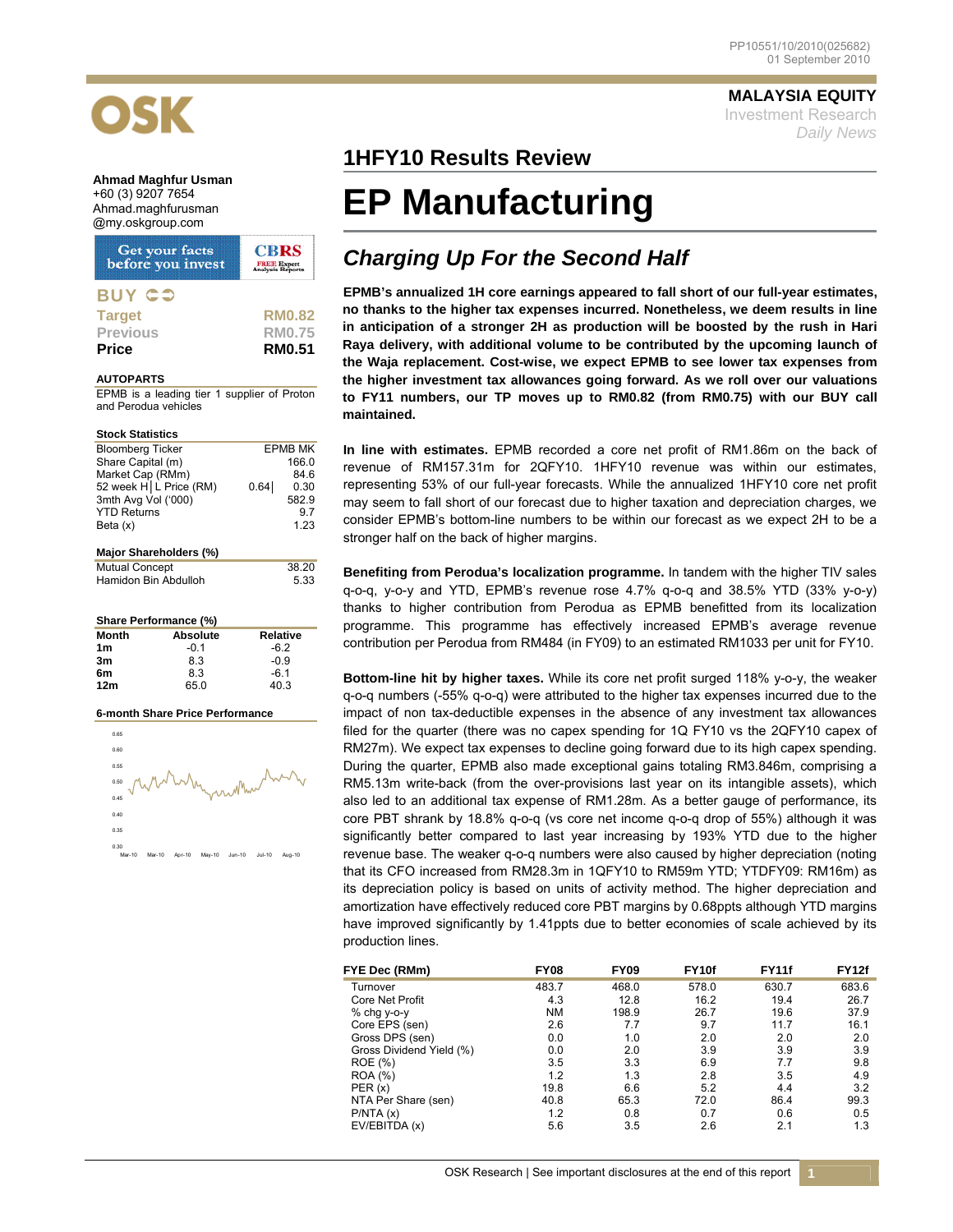### **Results Table (RMm)**

| <b>FYE Dec</b>              | <b>2Q10</b> | 1Q10    | $Q$ -o- $Q$<br>chg | <b>YTD</b><br><b>FY10</b> | <b>YTD</b><br><b>FY09</b> | Y-o-Y<br>chg | Comments                                                                                                                                                                                      |
|-----------------------------|-------------|---------|--------------------|---------------------------|---------------------------|--------------|-----------------------------------------------------------------------------------------------------------------------------------------------------------------------------------------------|
| Revenue                     | 157.31      | 150.23  | 4.7%               | 307.54                    | 221.98                    | 38.5%        | In line. Revenue increased q-o-q and y-o-y, thanks to<br>higher contribution from Perodua                                                                                                     |
| <b>EBIT</b>                 | 7.28        | 7.46    | $-2.4%$            | 14.74                     | 10.36                     | 42.2%        | EBIT down q-o-q due to the higher deprecation and<br>amortization incurred                                                                                                                    |
| Interest<br>Expense         | $-3.65$     | $-2.96$ | 23.4%              | $-6.60$                   | $-7.59$                   | $-13.1%$     |                                                                                                                                                                                               |
| Interest Income             | 0.05        | 0.03    | 46.9%              | 0.08                      | 0.03                      | 172.4%       |                                                                                                                                                                                               |
| EI                          | 3.85        | 0.00    | <b>NA</b>          | 3.85                      | 0.00                      | <b>NA</b>    | Exceptional gain of RM5.13m in write-backs, which also<br>resulted in an exceptional tax of RM1.28m                                                                                           |
| <b>PBT</b>                  | 7.53        | 4.53    | 66.0%              | 12.06                     | 2.80                      | 330.5%       |                                                                                                                                                                                               |
| Core PBT                    | 3.68        | 4.53    | $-18.8%$           | 8.21                      | 2.80                      | 193.2%       |                                                                                                                                                                                               |
| Tax                         | $-1.64$     | $-0.30$ | <b>NM</b>          | $-1.94$                   | 0.00                      | <b>NM</b>    | Higher taxation as there was no investment tax<br>allowance since there was zero capex incurred in 1Q.<br>We expect lower taxes going forward as EPMB spent<br>over RM24m in capex during 2Q. |
| MI                          | $-0.18$     | $-0.11$ | 66.4%              | $-0.29$                   | $-0.06$                   | 396.6%       |                                                                                                                                                                                               |
| <b>Net Profit</b>           | 5.70        | 4.12    | 38.3%              | 9.82                      | 2.74                      | 258.3%       |                                                                                                                                                                                               |
| <b>Core Net Profit</b>      | 1.86        | 4.12    | $-55.0%$           | 5.98                      | 2.74                      | 118.0%       | Although annualized numbers fell short, we deem this in<br>line as we expect better margins from the lower tax<br>expense in 2H.                                                              |
| EPS (sen)                   | 1.12        | 2.48    | $-55.0%$           | 3.60                      | 1.65                      | 118.0%       |                                                                                                                                                                                               |
| DPS (sen)                   | 1.00        | 0.00    | <b>NM</b>          | 1.00                      | 0.00                      | <b>NA</b>    |                                                                                                                                                                                               |
| EBIT margin<br>(%)          | 4.63        | 4.96    | $-0.34$            | 4.79                      | 4.67                      | 0.12         |                                                                                                                                                                                               |
| PBT margin (%)              | 4.78        | 3.02    | 1.77               | 3.92                      | 1.26                      | 2.66         |                                                                                                                                                                                               |
| Core PBT                    | 2.34        | 3.02    | $-0.68$            | 2.67                      | 1.26                      | 1.41         |                                                                                                                                                                                               |
| Margin (%)                  |             |         |                    |                           |                           |              |                                                                                                                                                                                               |
| Net profit<br>margin $(\%)$ | 3.62        | 2.74    | 0.88               | 3.19                      | 1.24                      | 1.96         |                                                                                                                                                                                               |
| NTA/ Share<br>(RM)          | 0.70        | 0.69    | 1.7%               | 0.70                      | 0.52                      | 33.1%        |                                                                                                                                                                                               |
| Net Gearing (x)             | 0.81        | 0.84    |                    | 0.81                      | 1.13                      |              |                                                                                                                                                                                               |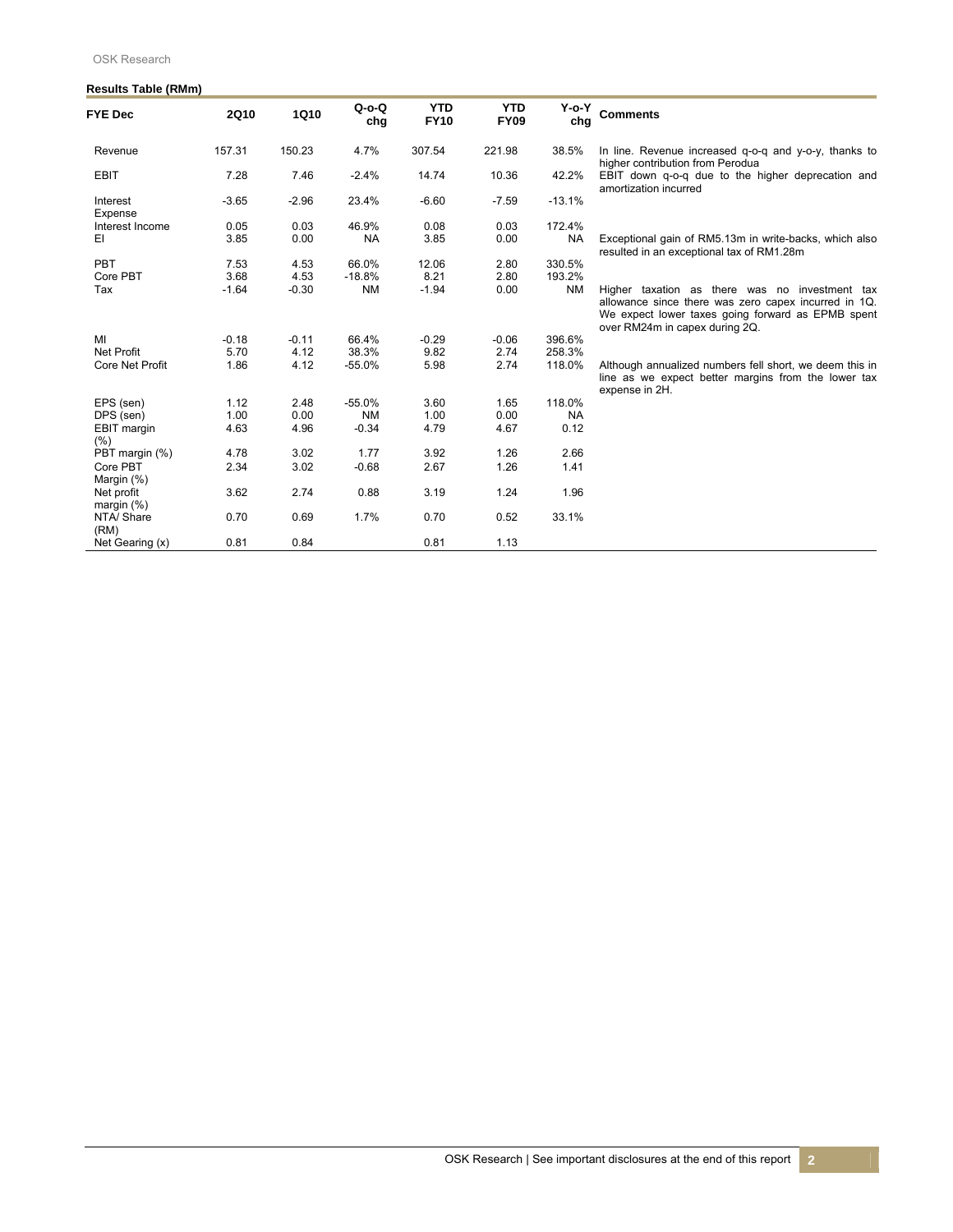**Still leaking water, but losses minimizing substantially.** On the water meter side, EPMB continues to record losses although this has significantly improved compared to the corresponding half last year (YTD operating losses lower by 32%) thanks to the improved operating efficiencies achieved as production volume doubled.

**Expanding into drinking water treatment in Indonesia.** To recall, EPMB announced in early March that it intends to establish a cooperation agreement with the Indonesian provincial government for the proposed development of a drinking water supply treatment in Serang, Banten province, Indonesia. This 30 year concession project granted by the Serang government to EPMB's 90% held Indonesian subsidiary (of which the remainder is owned by the Serang government) will entail 2 phases with Phase One to kick start sometime end of this year (as a pilot phase) for the supply of 70 liters/second (supplying an estimated 15,000-20,000 households) and Phase 2 at a production output of 600 liters / second. Phase 2 however will depend on the successfulness of the pilot project (Phase One) and so far no timeline has been mentioned by management. Initial investment costs however will be minimal for the pilot project whereby management has guided a range of RM10-15m (for a mobile water treatment facility) over the next 1 year which will be funded by both debt and internal funds. Currently only 10% of the Serang household population has access to clean drinking water. Management guided that contribution will however be minimal over the pilot phase and according to Indonesian news reports, the Serang government will also receive a 5% royalty fee of the revenue earned on top of the 10% profit share (from the stake owned in EPMB's Indonesian subsidiary). Pending further clarification from management we have yet to factor this project into our earnings contribution as the feasibility study of the project have yet to be finalized.

**Expecting a better 2H.** Management guided conservatively that it expects to stage a consistent performance over the 2H as production numbers will be boosted by the rush in Hari Raya deliveries and the additional volume will be contributed by the upcoming launching of the Waja replacement which will be based on a 1.8 Campro engine, of which EPMB will be producing the Campro's intake air fuel module (IAFM). Looking forward into FY11, EPMB will see more contribution from Perodua once the new Myvi replacement comes in sometime in June-July. Cost wise, margins for the 2H are expected to be boosted by higher volume and tax incentives from the capital allowances and pioneer status from the higher profitability contributed from its IAFM manufacturing division for Proton.

**Net gearing continues to improve.** Thanks to the higher revenue base contributed by Perodua's localization programme and its improving cash conversion cycle, EPMB's net gearing has improved significantly from 100% in end FY09 to 80% as of 2Q. We expect the higher revenue base going forward will see its net gearing to trend lower to 62% by year end. Note that EPMB's operating cash flow has improved significantly from RM16m in 1HFY09 to RM59m YTD (from 1QFY10 of RM28m).

**Maintain BUY.** In anticipation of a better 2H for EPMB we continue to retain our earnings estimates. With a forecasted FY10 core EPS of 9.7sen, EPMB is only trading at 5.2x FY10 PE relative to the sector auto-parts sector PE of 7x. Valuing at the sector PE of 7x and rolling our earnings to reflect FY11 numbers as 1HFY10 closes we derive a new TP of RM0.82 (previously RM0.75) giving an upside of 60% with our BUY call maintained. Additionally the stock also offers a decent gross dividend yield of 4% at current price level. At a NTA per share of RM0.70, we see limited downside in the share price as it is trading at a P/NTA of only 0.73x versus the auto-parts sector average of 0.80x. Maintain BUY.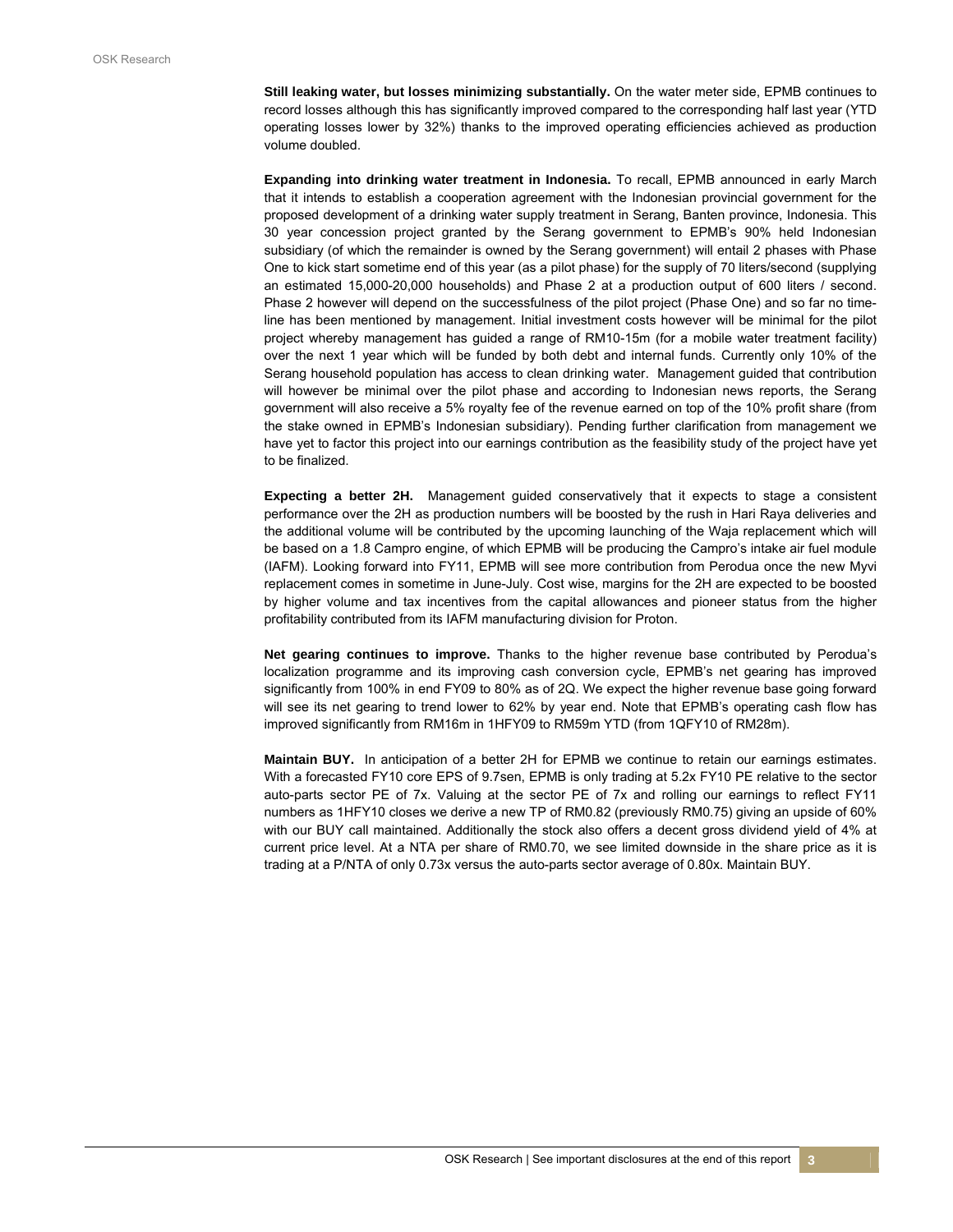### **EARNINGS FORECAST**

| Volume<br><b>Balance Sheet</b><br>175,390<br>224,290<br>PPE<br>327.4<br>273.1<br>237.1<br>Perodua<br>167.393<br>166,736<br>203,450<br>333.9<br>305.1<br>108.8<br>160,386<br>173,051<br>207,600<br>227,500<br>243,000<br>Intangibles<br>146.8<br>112.6<br>114.7<br>106.8<br>Proton (incl. its<br>3.1<br>5.4<br>5.4<br>5.4<br>Others<br>5.4<br>Exports)<br>444<br>484<br>1,033<br>1,083<br>Average Revenue<br>1,065<br><b>Total Fixed Assets</b><br>483.8<br>445.4<br>425.2<br>385.2<br>351.2<br>112.4<br>Per car (Perodua) -<br>Receivables<br>89.8<br>81.7<br>95.0<br>103.7<br>28.9<br>37.8<br><b>RM</b><br>Others<br>46.7<br>25.1<br>34.8<br>2,027<br>1,619<br>1,355<br>1,281<br>1,287<br>23.1<br>31.7<br>42.7<br>Average Revenue<br>Cash<br>13.5<br>16.8<br>127.4<br>143.2<br>192.9<br>Per car (Proton) -<br><b>Total Current Assets</b><br>150.0<br>170.2<br><b>RM</b><br><b>Total Assets</b><br>633.8<br>572.7<br>568.4<br>555.4<br>544.1<br>149.2<br>100.1<br>40.1<br>20.1<br>60.1<br>LT Borrowings<br>Income Statement<br>2.6<br><b>Others</b><br>11.1<br>2.6<br>2.6<br>2.6<br>22.7<br>(RM'm)<br><b>Total LT Liabilities</b><br>160.3<br>102.7<br>62.7<br>42.7<br>483.7<br>468.0<br>578.0<br>630.7<br>683.6<br>148.7<br>172.4<br>Revenue<br>129.0<br>107.3<br>158.7<br>Payables<br><b>EBITDA</b><br>62.5<br>89.9<br>86.2<br>91.3<br>97.7<br>122.4<br>130.9<br>90.0<br>60.0<br><b>ST Borrowings</b><br>110.0<br>$-43.3$<br>$-59.5$<br>$-59.3$<br>$-58.3$<br>2.1<br>5.0<br>7.2<br>7.4<br>7.6<br>$-58.8$<br>Depreciation &<br><b>Others</b><br>240.0<br>Amortization<br><b>Total ST Liabilities</b><br>253.5<br>243.1<br>265.9<br>256.1<br>27.4<br>30.4<br>31.9<br>39.4<br>EBIT<br>19.2<br>262.7<br><b>Total Liabilities</b><br>413.8<br>345.8<br>328.6<br>298.8<br>$-14.2$<br>$-8.1$<br>$-5.3$<br>$-2.8$<br>281.4<br>$-14.1$<br><b>Total Shareholder's</b><br>220.0<br>226.9<br>239.8<br>256.6<br>Interest Expense<br>0.1<br>0.1<br>0.1<br>0.1<br>0.2<br>Interest Income<br>Equity<br>22.4<br>26.8<br>Profit before EI<br>5.0<br>13.4<br>36.7<br>EI<br>0.0<br>0.0<br>$-0.8$<br>$-13.4$<br>0.0<br>PBT<br>22.4<br>26.8<br>4.3<br>$-0.1$<br>36.7<br>Cash Flow<br>$-5.6$<br>$-6.7$<br>Taxation<br>4.1<br>7.9<br>$-9.2$<br>$-0.1$<br><b>PBT</b><br>4.3<br>22.4<br>26.8<br>36.7<br>$-0.7$<br>65.6<br>52.3<br>MI<br>$-0.8$<br>$-0.6$<br>$-0.6$<br>$-0.8$<br>Non Cash items<br>58.0<br>105.3<br>64.8<br><b>Net Profit</b><br>16.2<br>19.4<br>7.6<br>7.3<br>26.7<br>3.7<br>$-4.0$<br>3.0<br>27.1<br>$-13.9$<br>Net Chg in Working<br>Core Net Profit<br>4.3<br>12.8<br>16.2<br>19.4<br>26.7<br>Capital<br>$-6.7$<br>$-9.2$<br><b>Others</b><br>0.0<br>0.7<br>$-5.6$<br>109.5<br>75.8<br>CF from Operations<br>65.2<br>109.6<br>70.9<br>Margin (%)<br>15.5<br><b>EBITDA</b><br>12.9<br>18.4<br>14.5<br>14.3<br>$-43.6$<br>$-50.5$<br>$-30.7$<br>$-20.6$<br>$-15.7$<br>Net Capex<br>5.9<br>5.3<br>5.1<br>5.8<br>4.0<br>0.2<br>EBIT<br><b>Others</b><br>$-22.3$<br>0.0<br>0.1<br>0.1<br>2.9<br>3.9<br>4.2<br>$-20.5$<br>$-15.5$<br>PBT<br>1.0<br>5.4<br>CF from Investing<br>-66.0<br>$-50.6$<br>$-30.6$<br>2.8<br>3.1<br>Net Profit<br>1.6<br>1.6<br>3.9<br>2.9<br>3.3<br>3.3<br>$-1.0$<br>$-0.3$<br>Dividends Paid<br>0.9<br><b>Core Net Profit</b><br>2.7<br>2.8<br>3.1<br>3.9<br>$-52.8$<br>Net Change in<br>0.4<br>$-62.9$<br>$-68.9$<br>$-45.3$<br>$-80.8$<br>$-59.5$<br>25.0<br>25.0<br>25.0<br><b>Effective Tax Rate</b><br>Borrowings<br>0.0<br>0.0<br>0.0<br>0.0<br>(%)<br>0.0<br>Others<br>$-63.3$<br>$-66.0$<br>$-42.0$<br>$-49.5$<br>CF From Financing<br>$-0.6$<br>Y-o-Y % change<br>$-1.4$<br>$-4.2$<br>12.8<br>8.5<br>10.8<br>Net Cash Inflow<br>59.6<br>$-3.2$<br>23.5<br>9.1<br>8.4<br>Revenue<br>(Outflow)<br>99.1<br>38.0<br>4.2<br>1.6<br><b>EBITDA</b><br>7.0<br>9.0<br>26.1<br>Beg Cash<br>4.8<br>17.6<br>10.3<br>5.0<br>EBIT<br>105.8<br>43.1<br>10.9<br>23.3<br><b>Ending Cash</b><br>9.0<br>4.8<br>17.6<br>26.1<br>36.9<br>$-193.1$<br>165.0<br>67.9<br>19.4<br>37.1<br>5.6<br>5.8<br><b>PBT</b><br><b>Other Restricted Cash</b><br>4.6<br>12.1<br>5.5<br>42.7<br><b>Net Profit</b><br>$-1,579.3$<br>$-3.5$<br>121.9<br>19.6<br>37.9<br><b>Total Cash in Balance</b><br>13.5<br>16.8<br>23.1<br>31.7<br>26.7<br>Core Net Profit<br>$-163.9$<br>198.9<br>19.6<br>37.9<br>Sheet<br>Per Share Data<br>2.9<br>2.8<br>3.5<br>3.8<br><b>FCFF</b><br>32.1<br>69.7<br>84.8<br>54.3<br>62.3<br>Sales / Share (RM)<br>4.1<br>9.7<br>Core EPS (sen)<br>2.6<br>7.7<br>11.7<br>16.1<br><b>FCFE</b><br>22.0<br>$-3.8$<br>9.8<br>5.1<br>7.3<br>BV/ Share (RM)<br>1.29<br>1.33<br>1.41<br>1.51<br>1.65<br>$-258.1$<br>$-147.1$<br>$-98.4$<br>$-37.4$<br>Net Cash / (Net Debt)<br>-214.2<br>72.0<br>86.4<br>40.8<br>65.3<br>99.3<br>NTA/ Share (sen)<br>Dividend/Share<br>0.0<br>1.0<br>2.0<br>2.0<br>2.0<br><b>Other Ratios</b><br>3.3<br>3.5<br>6.9<br>7.7<br>9.8<br>(sen)<br>ROE (%)<br>51.1<br>32.7<br>1.2<br>4.9<br>19.3<br>42.0<br>37.5<br>ROA (%)<br>1.3<br>2.8<br>3.5<br>FCFF/ Share (sen)<br>FCFE/ Share (sen)<br>13.2<br>$-2.3$<br>5.9<br>3.1<br>4.4<br>Net Gearing<br>120.3<br>96.9<br>62.8<br>39.3<br>13.7<br>1.9<br>3.8<br>6.0<br>13.9<br><b>Interest Coverage</b><br>1.4<br>12.4<br>Valuations<br>Dividend Payout Ratio<br>0.0<br>13.0<br>20.5<br>17.2<br>0.2<br>0.2<br>0.1<br>0.1<br>0.1<br>$P/$ Sales $(x)$<br>(%)<br>19.8<br>6.6<br>5.2<br>4.4<br>3.2<br>PER(x)<br>$P/$ Book $(x)$<br>0.4<br>0.3<br>0.3<br>0.4<br>0.4<br>1.2<br>0.8<br>0.7<br>0.6<br>0.5<br>P/NTA(x)<br>Dividend Yield (%)<br>0.0<br>2.0<br>3.9<br>3.9<br>3.9<br>P/FCFF<br>2.6<br>1.2<br>1.0<br>1.6<br>1.4<br>P/FCFF<br>3.9<br>$-22.1$<br>8.7<br>16.7<br>11.6 | FYE Dec (RMm) | <b>FY08</b> | <b>FY09</b> | FY10f | <b>FY11f</b> | FY12f | FYE Dec (RMm) | <b>FY08</b> | <b>FY09</b> | FY10f | FY11f | FY12f |
|-------------------------------------------------------------------------------------------------------------------------------------------------------------------------------------------------------------------------------------------------------------------------------------------------------------------------------------------------------------------------------------------------------------------------------------------------------------------------------------------------------------------------------------------------------------------------------------------------------------------------------------------------------------------------------------------------------------------------------------------------------------------------------------------------------------------------------------------------------------------------------------------------------------------------------------------------------------------------------------------------------------------------------------------------------------------------------------------------------------------------------------------------------------------------------------------------------------------------------------------------------------------------------------------------------------------------------------------------------------------------------------------------------------------------------------------------------------------------------------------------------------------------------------------------------------------------------------------------------------------------------------------------------------------------------------------------------------------------------------------------------------------------------------------------------------------------------------------------------------------------------------------------------------------------------------------------------------------------------------------------------------------------------------------------------------------------------------------------------------------------------------------------------------------------------------------------------------------------------------------------------------------------------------------------------------------------------------------------------------------------------------------------------------------------------------------------------------------------------------------------------------------------------------------------------------------------------------------------------------------------------------------------------------------------------------------------------------------------------------------------------------------------------------------------------------------------------------------------------------------------------------------------------------------------------------------------------------------------------------------------------------------------------------------------------------------------------------------------------------------------------------------------------------------------------------------------------------------------------------------------------------------------------------------------------------------------------------------------------------------------------------------------------------------------------------------------------------------------------------------------------------------------------------------------------------------------------------------------------------------------------------------------------------------------------------------------------------------------------------------------------------------------------------------------------------------------------------------------------------------------------------------------------------------------------------------------------------------------------------------------------------------------------------------------------------------------------------------------------------------------------------------------------------------------------------------------------------------------------------------------------------------------------------------------------------------------------------------------------------------------------------------------------------------------------------------------------------------------------------------------------------------------------------------------------------------------------------------------------------------------------------------------------------------------------------------------------------------------------------------------------------------------------------------------------------------------------------------------------------------------------------------------------------------------------------------------------------------------------------------------------------------------------------------------------------------------------------------------------------------------------------------------------------------------------------------------------------------------------------------------------------------------------------------------------------------------------------------------------------------------------------------------------------------------------------------------------------------------------------------------------------------------------------------------------------------------------------------------------------------------------------------------|---------------|-------------|-------------|-------|--------------|-------|---------------|-------------|-------------|-------|-------|-------|
|                                                                                                                                                                                                                                                                                                                                                                                                                                                                                                                                                                                                                                                                                                                                                                                                                                                                                                                                                                                                                                                                                                                                                                                                                                                                                                                                                                                                                                                                                                                                                                                                                                                                                                                                                                                                                                                                                                                                                                                                                                                                                                                                                                                                                                                                                                                                                                                                                                                                                                                                                                                                                                                                                                                                                                                                                                                                                                                                                                                                                                                                                                                                                                                                                                                                                                                                                                                                                                                                                                                                                                                                                                                                                                                                                                                                                                                                                                                                                                                                                                                                                                                                                                                                                                                                                                                                                                                                                                                                                                                                                                                                                                                                                                                                                                                                                                                                                                                                                                                                                                                                                                                                                                                                                                                                                                                                                                                                                                                                                                                                                                                                                                                 |               |             |             |       |              |       |               |             |             |       |       |       |
|                                                                                                                                                                                                                                                                                                                                                                                                                                                                                                                                                                                                                                                                                                                                                                                                                                                                                                                                                                                                                                                                                                                                                                                                                                                                                                                                                                                                                                                                                                                                                                                                                                                                                                                                                                                                                                                                                                                                                                                                                                                                                                                                                                                                                                                                                                                                                                                                                                                                                                                                                                                                                                                                                                                                                                                                                                                                                                                                                                                                                                                                                                                                                                                                                                                                                                                                                                                                                                                                                                                                                                                                                                                                                                                                                                                                                                                                                                                                                                                                                                                                                                                                                                                                                                                                                                                                                                                                                                                                                                                                                                                                                                                                                                                                                                                                                                                                                                                                                                                                                                                                                                                                                                                                                                                                                                                                                                                                                                                                                                                                                                                                                                                 |               |             |             |       |              |       |               |             |             |       |       |       |
|                                                                                                                                                                                                                                                                                                                                                                                                                                                                                                                                                                                                                                                                                                                                                                                                                                                                                                                                                                                                                                                                                                                                                                                                                                                                                                                                                                                                                                                                                                                                                                                                                                                                                                                                                                                                                                                                                                                                                                                                                                                                                                                                                                                                                                                                                                                                                                                                                                                                                                                                                                                                                                                                                                                                                                                                                                                                                                                                                                                                                                                                                                                                                                                                                                                                                                                                                                                                                                                                                                                                                                                                                                                                                                                                                                                                                                                                                                                                                                                                                                                                                                                                                                                                                                                                                                                                                                                                                                                                                                                                                                                                                                                                                                                                                                                                                                                                                                                                                                                                                                                                                                                                                                                                                                                                                                                                                                                                                                                                                                                                                                                                                                                 |               |             |             |       |              |       |               |             |             |       |       |       |
|                                                                                                                                                                                                                                                                                                                                                                                                                                                                                                                                                                                                                                                                                                                                                                                                                                                                                                                                                                                                                                                                                                                                                                                                                                                                                                                                                                                                                                                                                                                                                                                                                                                                                                                                                                                                                                                                                                                                                                                                                                                                                                                                                                                                                                                                                                                                                                                                                                                                                                                                                                                                                                                                                                                                                                                                                                                                                                                                                                                                                                                                                                                                                                                                                                                                                                                                                                                                                                                                                                                                                                                                                                                                                                                                                                                                                                                                                                                                                                                                                                                                                                                                                                                                                                                                                                                                                                                                                                                                                                                                                                                                                                                                                                                                                                                                                                                                                                                                                                                                                                                                                                                                                                                                                                                                                                                                                                                                                                                                                                                                                                                                                                                 |               |             |             |       |              |       |               |             |             |       |       |       |
|                                                                                                                                                                                                                                                                                                                                                                                                                                                                                                                                                                                                                                                                                                                                                                                                                                                                                                                                                                                                                                                                                                                                                                                                                                                                                                                                                                                                                                                                                                                                                                                                                                                                                                                                                                                                                                                                                                                                                                                                                                                                                                                                                                                                                                                                                                                                                                                                                                                                                                                                                                                                                                                                                                                                                                                                                                                                                                                                                                                                                                                                                                                                                                                                                                                                                                                                                                                                                                                                                                                                                                                                                                                                                                                                                                                                                                                                                                                                                                                                                                                                                                                                                                                                                                                                                                                                                                                                                                                                                                                                                                                                                                                                                                                                                                                                                                                                                                                                                                                                                                                                                                                                                                                                                                                                                                                                                                                                                                                                                                                                                                                                                                                 |               |             |             |       |              |       |               |             |             |       |       |       |
|                                                                                                                                                                                                                                                                                                                                                                                                                                                                                                                                                                                                                                                                                                                                                                                                                                                                                                                                                                                                                                                                                                                                                                                                                                                                                                                                                                                                                                                                                                                                                                                                                                                                                                                                                                                                                                                                                                                                                                                                                                                                                                                                                                                                                                                                                                                                                                                                                                                                                                                                                                                                                                                                                                                                                                                                                                                                                                                                                                                                                                                                                                                                                                                                                                                                                                                                                                                                                                                                                                                                                                                                                                                                                                                                                                                                                                                                                                                                                                                                                                                                                                                                                                                                                                                                                                                                                                                                                                                                                                                                                                                                                                                                                                                                                                                                                                                                                                                                                                                                                                                                                                                                                                                                                                                                                                                                                                                                                                                                                                                                                                                                                                                 |               |             |             |       |              |       |               |             |             |       |       |       |
|                                                                                                                                                                                                                                                                                                                                                                                                                                                                                                                                                                                                                                                                                                                                                                                                                                                                                                                                                                                                                                                                                                                                                                                                                                                                                                                                                                                                                                                                                                                                                                                                                                                                                                                                                                                                                                                                                                                                                                                                                                                                                                                                                                                                                                                                                                                                                                                                                                                                                                                                                                                                                                                                                                                                                                                                                                                                                                                                                                                                                                                                                                                                                                                                                                                                                                                                                                                                                                                                                                                                                                                                                                                                                                                                                                                                                                                                                                                                                                                                                                                                                                                                                                                                                                                                                                                                                                                                                                                                                                                                                                                                                                                                                                                                                                                                                                                                                                                                                                                                                                                                                                                                                                                                                                                                                                                                                                                                                                                                                                                                                                                                                                                 |               |             |             |       |              |       |               |             |             |       |       |       |
|                                                                                                                                                                                                                                                                                                                                                                                                                                                                                                                                                                                                                                                                                                                                                                                                                                                                                                                                                                                                                                                                                                                                                                                                                                                                                                                                                                                                                                                                                                                                                                                                                                                                                                                                                                                                                                                                                                                                                                                                                                                                                                                                                                                                                                                                                                                                                                                                                                                                                                                                                                                                                                                                                                                                                                                                                                                                                                                                                                                                                                                                                                                                                                                                                                                                                                                                                                                                                                                                                                                                                                                                                                                                                                                                                                                                                                                                                                                                                                                                                                                                                                                                                                                                                                                                                                                                                                                                                                                                                                                                                                                                                                                                                                                                                                                                                                                                                                                                                                                                                                                                                                                                                                                                                                                                                                                                                                                                                                                                                                                                                                                                                                                 |               |             |             |       |              |       |               |             |             |       |       |       |
|                                                                                                                                                                                                                                                                                                                                                                                                                                                                                                                                                                                                                                                                                                                                                                                                                                                                                                                                                                                                                                                                                                                                                                                                                                                                                                                                                                                                                                                                                                                                                                                                                                                                                                                                                                                                                                                                                                                                                                                                                                                                                                                                                                                                                                                                                                                                                                                                                                                                                                                                                                                                                                                                                                                                                                                                                                                                                                                                                                                                                                                                                                                                                                                                                                                                                                                                                                                                                                                                                                                                                                                                                                                                                                                                                                                                                                                                                                                                                                                                                                                                                                                                                                                                                                                                                                                                                                                                                                                                                                                                                                                                                                                                                                                                                                                                                                                                                                                                                                                                                                                                                                                                                                                                                                                                                                                                                                                                                                                                                                                                                                                                                                                 |               |             |             |       |              |       |               |             |             |       |       |       |
|                                                                                                                                                                                                                                                                                                                                                                                                                                                                                                                                                                                                                                                                                                                                                                                                                                                                                                                                                                                                                                                                                                                                                                                                                                                                                                                                                                                                                                                                                                                                                                                                                                                                                                                                                                                                                                                                                                                                                                                                                                                                                                                                                                                                                                                                                                                                                                                                                                                                                                                                                                                                                                                                                                                                                                                                                                                                                                                                                                                                                                                                                                                                                                                                                                                                                                                                                                                                                                                                                                                                                                                                                                                                                                                                                                                                                                                                                                                                                                                                                                                                                                                                                                                                                                                                                                                                                                                                                                                                                                                                                                                                                                                                                                                                                                                                                                                                                                                                                                                                                                                                                                                                                                                                                                                                                                                                                                                                                                                                                                                                                                                                                                                 |               |             |             |       |              |       |               |             |             |       |       |       |
|                                                                                                                                                                                                                                                                                                                                                                                                                                                                                                                                                                                                                                                                                                                                                                                                                                                                                                                                                                                                                                                                                                                                                                                                                                                                                                                                                                                                                                                                                                                                                                                                                                                                                                                                                                                                                                                                                                                                                                                                                                                                                                                                                                                                                                                                                                                                                                                                                                                                                                                                                                                                                                                                                                                                                                                                                                                                                                                                                                                                                                                                                                                                                                                                                                                                                                                                                                                                                                                                                                                                                                                                                                                                                                                                                                                                                                                                                                                                                                                                                                                                                                                                                                                                                                                                                                                                                                                                                                                                                                                                                                                                                                                                                                                                                                                                                                                                                                                                                                                                                                                                                                                                                                                                                                                                                                                                                                                                                                                                                                                                                                                                                                                 |               |             |             |       |              |       |               |             |             |       |       |       |
|                                                                                                                                                                                                                                                                                                                                                                                                                                                                                                                                                                                                                                                                                                                                                                                                                                                                                                                                                                                                                                                                                                                                                                                                                                                                                                                                                                                                                                                                                                                                                                                                                                                                                                                                                                                                                                                                                                                                                                                                                                                                                                                                                                                                                                                                                                                                                                                                                                                                                                                                                                                                                                                                                                                                                                                                                                                                                                                                                                                                                                                                                                                                                                                                                                                                                                                                                                                                                                                                                                                                                                                                                                                                                                                                                                                                                                                                                                                                                                                                                                                                                                                                                                                                                                                                                                                                                                                                                                                                                                                                                                                                                                                                                                                                                                                                                                                                                                                                                                                                                                                                                                                                                                                                                                                                                                                                                                                                                                                                                                                                                                                                                                                 |               |             |             |       |              |       |               |             |             |       |       |       |
|                                                                                                                                                                                                                                                                                                                                                                                                                                                                                                                                                                                                                                                                                                                                                                                                                                                                                                                                                                                                                                                                                                                                                                                                                                                                                                                                                                                                                                                                                                                                                                                                                                                                                                                                                                                                                                                                                                                                                                                                                                                                                                                                                                                                                                                                                                                                                                                                                                                                                                                                                                                                                                                                                                                                                                                                                                                                                                                                                                                                                                                                                                                                                                                                                                                                                                                                                                                                                                                                                                                                                                                                                                                                                                                                                                                                                                                                                                                                                                                                                                                                                                                                                                                                                                                                                                                                                                                                                                                                                                                                                                                                                                                                                                                                                                                                                                                                                                                                                                                                                                                                                                                                                                                                                                                                                                                                                                                                                                                                                                                                                                                                                                                 |               |             |             |       |              |       |               |             |             |       |       |       |
|                                                                                                                                                                                                                                                                                                                                                                                                                                                                                                                                                                                                                                                                                                                                                                                                                                                                                                                                                                                                                                                                                                                                                                                                                                                                                                                                                                                                                                                                                                                                                                                                                                                                                                                                                                                                                                                                                                                                                                                                                                                                                                                                                                                                                                                                                                                                                                                                                                                                                                                                                                                                                                                                                                                                                                                                                                                                                                                                                                                                                                                                                                                                                                                                                                                                                                                                                                                                                                                                                                                                                                                                                                                                                                                                                                                                                                                                                                                                                                                                                                                                                                                                                                                                                                                                                                                                                                                                                                                                                                                                                                                                                                                                                                                                                                                                                                                                                                                                                                                                                                                                                                                                                                                                                                                                                                                                                                                                                                                                                                                                                                                                                                                 |               |             |             |       |              |       |               |             |             |       |       |       |
|                                                                                                                                                                                                                                                                                                                                                                                                                                                                                                                                                                                                                                                                                                                                                                                                                                                                                                                                                                                                                                                                                                                                                                                                                                                                                                                                                                                                                                                                                                                                                                                                                                                                                                                                                                                                                                                                                                                                                                                                                                                                                                                                                                                                                                                                                                                                                                                                                                                                                                                                                                                                                                                                                                                                                                                                                                                                                                                                                                                                                                                                                                                                                                                                                                                                                                                                                                                                                                                                                                                                                                                                                                                                                                                                                                                                                                                                                                                                                                                                                                                                                                                                                                                                                                                                                                                                                                                                                                                                                                                                                                                                                                                                                                                                                                                                                                                                                                                                                                                                                                                                                                                                                                                                                                                                                                                                                                                                                                                                                                                                                                                                                                                 |               |             |             |       |              |       |               |             |             |       |       |       |
|                                                                                                                                                                                                                                                                                                                                                                                                                                                                                                                                                                                                                                                                                                                                                                                                                                                                                                                                                                                                                                                                                                                                                                                                                                                                                                                                                                                                                                                                                                                                                                                                                                                                                                                                                                                                                                                                                                                                                                                                                                                                                                                                                                                                                                                                                                                                                                                                                                                                                                                                                                                                                                                                                                                                                                                                                                                                                                                                                                                                                                                                                                                                                                                                                                                                                                                                                                                                                                                                                                                                                                                                                                                                                                                                                                                                                                                                                                                                                                                                                                                                                                                                                                                                                                                                                                                                                                                                                                                                                                                                                                                                                                                                                                                                                                                                                                                                                                                                                                                                                                                                                                                                                                                                                                                                                                                                                                                                                                                                                                                                                                                                                                                 |               |             |             |       |              |       |               |             |             |       |       |       |
|                                                                                                                                                                                                                                                                                                                                                                                                                                                                                                                                                                                                                                                                                                                                                                                                                                                                                                                                                                                                                                                                                                                                                                                                                                                                                                                                                                                                                                                                                                                                                                                                                                                                                                                                                                                                                                                                                                                                                                                                                                                                                                                                                                                                                                                                                                                                                                                                                                                                                                                                                                                                                                                                                                                                                                                                                                                                                                                                                                                                                                                                                                                                                                                                                                                                                                                                                                                                                                                                                                                                                                                                                                                                                                                                                                                                                                                                                                                                                                                                                                                                                                                                                                                                                                                                                                                                                                                                                                                                                                                                                                                                                                                                                                                                                                                                                                                                                                                                                                                                                                                                                                                                                                                                                                                                                                                                                                                                                                                                                                                                                                                                                                                 |               |             |             |       |              |       |               |             |             |       |       |       |
|                                                                                                                                                                                                                                                                                                                                                                                                                                                                                                                                                                                                                                                                                                                                                                                                                                                                                                                                                                                                                                                                                                                                                                                                                                                                                                                                                                                                                                                                                                                                                                                                                                                                                                                                                                                                                                                                                                                                                                                                                                                                                                                                                                                                                                                                                                                                                                                                                                                                                                                                                                                                                                                                                                                                                                                                                                                                                                                                                                                                                                                                                                                                                                                                                                                                                                                                                                                                                                                                                                                                                                                                                                                                                                                                                                                                                                                                                                                                                                                                                                                                                                                                                                                                                                                                                                                                                                                                                                                                                                                                                                                                                                                                                                                                                                                                                                                                                                                                                                                                                                                                                                                                                                                                                                                                                                                                                                                                                                                                                                                                                                                                                                                 |               |             |             |       |              |       |               |             |             |       |       |       |
|                                                                                                                                                                                                                                                                                                                                                                                                                                                                                                                                                                                                                                                                                                                                                                                                                                                                                                                                                                                                                                                                                                                                                                                                                                                                                                                                                                                                                                                                                                                                                                                                                                                                                                                                                                                                                                                                                                                                                                                                                                                                                                                                                                                                                                                                                                                                                                                                                                                                                                                                                                                                                                                                                                                                                                                                                                                                                                                                                                                                                                                                                                                                                                                                                                                                                                                                                                                                                                                                                                                                                                                                                                                                                                                                                                                                                                                                                                                                                                                                                                                                                                                                                                                                                                                                                                                                                                                                                                                                                                                                                                                                                                                                                                                                                                                                                                                                                                                                                                                                                                                                                                                                                                                                                                                                                                                                                                                                                                                                                                                                                                                                                                                 |               |             |             |       |              |       |               |             |             |       |       |       |
|                                                                                                                                                                                                                                                                                                                                                                                                                                                                                                                                                                                                                                                                                                                                                                                                                                                                                                                                                                                                                                                                                                                                                                                                                                                                                                                                                                                                                                                                                                                                                                                                                                                                                                                                                                                                                                                                                                                                                                                                                                                                                                                                                                                                                                                                                                                                                                                                                                                                                                                                                                                                                                                                                                                                                                                                                                                                                                                                                                                                                                                                                                                                                                                                                                                                                                                                                                                                                                                                                                                                                                                                                                                                                                                                                                                                                                                                                                                                                                                                                                                                                                                                                                                                                                                                                                                                                                                                                                                                                                                                                                                                                                                                                                                                                                                                                                                                                                                                                                                                                                                                                                                                                                                                                                                                                                                                                                                                                                                                                                                                                                                                                                                 |               |             |             |       |              |       |               |             |             |       |       |       |
|                                                                                                                                                                                                                                                                                                                                                                                                                                                                                                                                                                                                                                                                                                                                                                                                                                                                                                                                                                                                                                                                                                                                                                                                                                                                                                                                                                                                                                                                                                                                                                                                                                                                                                                                                                                                                                                                                                                                                                                                                                                                                                                                                                                                                                                                                                                                                                                                                                                                                                                                                                                                                                                                                                                                                                                                                                                                                                                                                                                                                                                                                                                                                                                                                                                                                                                                                                                                                                                                                                                                                                                                                                                                                                                                                                                                                                                                                                                                                                                                                                                                                                                                                                                                                                                                                                                                                                                                                                                                                                                                                                                                                                                                                                                                                                                                                                                                                                                                                                                                                                                                                                                                                                                                                                                                                                                                                                                                                                                                                                                                                                                                                                                 |               |             |             |       |              |       |               |             |             |       |       |       |
|                                                                                                                                                                                                                                                                                                                                                                                                                                                                                                                                                                                                                                                                                                                                                                                                                                                                                                                                                                                                                                                                                                                                                                                                                                                                                                                                                                                                                                                                                                                                                                                                                                                                                                                                                                                                                                                                                                                                                                                                                                                                                                                                                                                                                                                                                                                                                                                                                                                                                                                                                                                                                                                                                                                                                                                                                                                                                                                                                                                                                                                                                                                                                                                                                                                                                                                                                                                                                                                                                                                                                                                                                                                                                                                                                                                                                                                                                                                                                                                                                                                                                                                                                                                                                                                                                                                                                                                                                                                                                                                                                                                                                                                                                                                                                                                                                                                                                                                                                                                                                                                                                                                                                                                                                                                                                                                                                                                                                                                                                                                                                                                                                                                 |               |             |             |       |              |       |               |             |             |       |       |       |
|                                                                                                                                                                                                                                                                                                                                                                                                                                                                                                                                                                                                                                                                                                                                                                                                                                                                                                                                                                                                                                                                                                                                                                                                                                                                                                                                                                                                                                                                                                                                                                                                                                                                                                                                                                                                                                                                                                                                                                                                                                                                                                                                                                                                                                                                                                                                                                                                                                                                                                                                                                                                                                                                                                                                                                                                                                                                                                                                                                                                                                                                                                                                                                                                                                                                                                                                                                                                                                                                                                                                                                                                                                                                                                                                                                                                                                                                                                                                                                                                                                                                                                                                                                                                                                                                                                                                                                                                                                                                                                                                                                                                                                                                                                                                                                                                                                                                                                                                                                                                                                                                                                                                                                                                                                                                                                                                                                                                                                                                                                                                                                                                                                                 |               |             |             |       |              |       |               |             |             |       |       |       |
|                                                                                                                                                                                                                                                                                                                                                                                                                                                                                                                                                                                                                                                                                                                                                                                                                                                                                                                                                                                                                                                                                                                                                                                                                                                                                                                                                                                                                                                                                                                                                                                                                                                                                                                                                                                                                                                                                                                                                                                                                                                                                                                                                                                                                                                                                                                                                                                                                                                                                                                                                                                                                                                                                                                                                                                                                                                                                                                                                                                                                                                                                                                                                                                                                                                                                                                                                                                                                                                                                                                                                                                                                                                                                                                                                                                                                                                                                                                                                                                                                                                                                                                                                                                                                                                                                                                                                                                                                                                                                                                                                                                                                                                                                                                                                                                                                                                                                                                                                                                                                                                                                                                                                                                                                                                                                                                                                                                                                                                                                                                                                                                                                                                 |               |             |             |       |              |       |               |             |             |       |       |       |
|                                                                                                                                                                                                                                                                                                                                                                                                                                                                                                                                                                                                                                                                                                                                                                                                                                                                                                                                                                                                                                                                                                                                                                                                                                                                                                                                                                                                                                                                                                                                                                                                                                                                                                                                                                                                                                                                                                                                                                                                                                                                                                                                                                                                                                                                                                                                                                                                                                                                                                                                                                                                                                                                                                                                                                                                                                                                                                                                                                                                                                                                                                                                                                                                                                                                                                                                                                                                                                                                                                                                                                                                                                                                                                                                                                                                                                                                                                                                                                                                                                                                                                                                                                                                                                                                                                                                                                                                                                                                                                                                                                                                                                                                                                                                                                                                                                                                                                                                                                                                                                                                                                                                                                                                                                                                                                                                                                                                                                                                                                                                                                                                                                                 |               |             |             |       |              |       |               |             |             |       |       |       |
|                                                                                                                                                                                                                                                                                                                                                                                                                                                                                                                                                                                                                                                                                                                                                                                                                                                                                                                                                                                                                                                                                                                                                                                                                                                                                                                                                                                                                                                                                                                                                                                                                                                                                                                                                                                                                                                                                                                                                                                                                                                                                                                                                                                                                                                                                                                                                                                                                                                                                                                                                                                                                                                                                                                                                                                                                                                                                                                                                                                                                                                                                                                                                                                                                                                                                                                                                                                                                                                                                                                                                                                                                                                                                                                                                                                                                                                                                                                                                                                                                                                                                                                                                                                                                                                                                                                                                                                                                                                                                                                                                                                                                                                                                                                                                                                                                                                                                                                                                                                                                                                                                                                                                                                                                                                                                                                                                                                                                                                                                                                                                                                                                                                 |               |             |             |       |              |       |               |             |             |       |       |       |
|                                                                                                                                                                                                                                                                                                                                                                                                                                                                                                                                                                                                                                                                                                                                                                                                                                                                                                                                                                                                                                                                                                                                                                                                                                                                                                                                                                                                                                                                                                                                                                                                                                                                                                                                                                                                                                                                                                                                                                                                                                                                                                                                                                                                                                                                                                                                                                                                                                                                                                                                                                                                                                                                                                                                                                                                                                                                                                                                                                                                                                                                                                                                                                                                                                                                                                                                                                                                                                                                                                                                                                                                                                                                                                                                                                                                                                                                                                                                                                                                                                                                                                                                                                                                                                                                                                                                                                                                                                                                                                                                                                                                                                                                                                                                                                                                                                                                                                                                                                                                                                                                                                                                                                                                                                                                                                                                                                                                                                                                                                                                                                                                                                                 |               |             |             |       |              |       |               |             |             |       |       |       |
|                                                                                                                                                                                                                                                                                                                                                                                                                                                                                                                                                                                                                                                                                                                                                                                                                                                                                                                                                                                                                                                                                                                                                                                                                                                                                                                                                                                                                                                                                                                                                                                                                                                                                                                                                                                                                                                                                                                                                                                                                                                                                                                                                                                                                                                                                                                                                                                                                                                                                                                                                                                                                                                                                                                                                                                                                                                                                                                                                                                                                                                                                                                                                                                                                                                                                                                                                                                                                                                                                                                                                                                                                                                                                                                                                                                                                                                                                                                                                                                                                                                                                                                                                                                                                                                                                                                                                                                                                                                                                                                                                                                                                                                                                                                                                                                                                                                                                                                                                                                                                                                                                                                                                                                                                                                                                                                                                                                                                                                                                                                                                                                                                                                 |               |             |             |       |              |       |               |             |             |       |       |       |
|                                                                                                                                                                                                                                                                                                                                                                                                                                                                                                                                                                                                                                                                                                                                                                                                                                                                                                                                                                                                                                                                                                                                                                                                                                                                                                                                                                                                                                                                                                                                                                                                                                                                                                                                                                                                                                                                                                                                                                                                                                                                                                                                                                                                                                                                                                                                                                                                                                                                                                                                                                                                                                                                                                                                                                                                                                                                                                                                                                                                                                                                                                                                                                                                                                                                                                                                                                                                                                                                                                                                                                                                                                                                                                                                                                                                                                                                                                                                                                                                                                                                                                                                                                                                                                                                                                                                                                                                                                                                                                                                                                                                                                                                                                                                                                                                                                                                                                                                                                                                                                                                                                                                                                                                                                                                                                                                                                                                                                                                                                                                                                                                                                                 |               |             |             |       |              |       |               |             |             |       |       |       |
|                                                                                                                                                                                                                                                                                                                                                                                                                                                                                                                                                                                                                                                                                                                                                                                                                                                                                                                                                                                                                                                                                                                                                                                                                                                                                                                                                                                                                                                                                                                                                                                                                                                                                                                                                                                                                                                                                                                                                                                                                                                                                                                                                                                                                                                                                                                                                                                                                                                                                                                                                                                                                                                                                                                                                                                                                                                                                                                                                                                                                                                                                                                                                                                                                                                                                                                                                                                                                                                                                                                                                                                                                                                                                                                                                                                                                                                                                                                                                                                                                                                                                                                                                                                                                                                                                                                                                                                                                                                                                                                                                                                                                                                                                                                                                                                                                                                                                                                                                                                                                                                                                                                                                                                                                                                                                                                                                                                                                                                                                                                                                                                                                                                 |               |             |             |       |              |       |               |             |             |       |       |       |
|                                                                                                                                                                                                                                                                                                                                                                                                                                                                                                                                                                                                                                                                                                                                                                                                                                                                                                                                                                                                                                                                                                                                                                                                                                                                                                                                                                                                                                                                                                                                                                                                                                                                                                                                                                                                                                                                                                                                                                                                                                                                                                                                                                                                                                                                                                                                                                                                                                                                                                                                                                                                                                                                                                                                                                                                                                                                                                                                                                                                                                                                                                                                                                                                                                                                                                                                                                                                                                                                                                                                                                                                                                                                                                                                                                                                                                                                                                                                                                                                                                                                                                                                                                                                                                                                                                                                                                                                                                                                                                                                                                                                                                                                                                                                                                                                                                                                                                                                                                                                                                                                                                                                                                                                                                                                                                                                                                                                                                                                                                                                                                                                                                                 |               |             |             |       |              |       |               |             |             |       |       |       |
|                                                                                                                                                                                                                                                                                                                                                                                                                                                                                                                                                                                                                                                                                                                                                                                                                                                                                                                                                                                                                                                                                                                                                                                                                                                                                                                                                                                                                                                                                                                                                                                                                                                                                                                                                                                                                                                                                                                                                                                                                                                                                                                                                                                                                                                                                                                                                                                                                                                                                                                                                                                                                                                                                                                                                                                                                                                                                                                                                                                                                                                                                                                                                                                                                                                                                                                                                                                                                                                                                                                                                                                                                                                                                                                                                                                                                                                                                                                                                                                                                                                                                                                                                                                                                                                                                                                                                                                                                                                                                                                                                                                                                                                                                                                                                                                                                                                                                                                                                                                                                                                                                                                                                                                                                                                                                                                                                                                                                                                                                                                                                                                                                                                 |               |             |             |       |              |       |               |             |             |       |       |       |
|                                                                                                                                                                                                                                                                                                                                                                                                                                                                                                                                                                                                                                                                                                                                                                                                                                                                                                                                                                                                                                                                                                                                                                                                                                                                                                                                                                                                                                                                                                                                                                                                                                                                                                                                                                                                                                                                                                                                                                                                                                                                                                                                                                                                                                                                                                                                                                                                                                                                                                                                                                                                                                                                                                                                                                                                                                                                                                                                                                                                                                                                                                                                                                                                                                                                                                                                                                                                                                                                                                                                                                                                                                                                                                                                                                                                                                                                                                                                                                                                                                                                                                                                                                                                                                                                                                                                                                                                                                                                                                                                                                                                                                                                                                                                                                                                                                                                                                                                                                                                                                                                                                                                                                                                                                                                                                                                                                                                                                                                                                                                                                                                                                                 |               |             |             |       |              |       |               |             |             |       |       |       |
|                                                                                                                                                                                                                                                                                                                                                                                                                                                                                                                                                                                                                                                                                                                                                                                                                                                                                                                                                                                                                                                                                                                                                                                                                                                                                                                                                                                                                                                                                                                                                                                                                                                                                                                                                                                                                                                                                                                                                                                                                                                                                                                                                                                                                                                                                                                                                                                                                                                                                                                                                                                                                                                                                                                                                                                                                                                                                                                                                                                                                                                                                                                                                                                                                                                                                                                                                                                                                                                                                                                                                                                                                                                                                                                                                                                                                                                                                                                                                                                                                                                                                                                                                                                                                                                                                                                                                                                                                                                                                                                                                                                                                                                                                                                                                                                                                                                                                                                                                                                                                                                                                                                                                                                                                                                                                                                                                                                                                                                                                                                                                                                                                                                 |               |             |             |       |              |       |               |             |             |       |       |       |
|                                                                                                                                                                                                                                                                                                                                                                                                                                                                                                                                                                                                                                                                                                                                                                                                                                                                                                                                                                                                                                                                                                                                                                                                                                                                                                                                                                                                                                                                                                                                                                                                                                                                                                                                                                                                                                                                                                                                                                                                                                                                                                                                                                                                                                                                                                                                                                                                                                                                                                                                                                                                                                                                                                                                                                                                                                                                                                                                                                                                                                                                                                                                                                                                                                                                                                                                                                                                                                                                                                                                                                                                                                                                                                                                                                                                                                                                                                                                                                                                                                                                                                                                                                                                                                                                                                                                                                                                                                                                                                                                                                                                                                                                                                                                                                                                                                                                                                                                                                                                                                                                                                                                                                                                                                                                                                                                                                                                                                                                                                                                                                                                                                                 |               |             |             |       |              |       |               |             |             |       |       |       |
|                                                                                                                                                                                                                                                                                                                                                                                                                                                                                                                                                                                                                                                                                                                                                                                                                                                                                                                                                                                                                                                                                                                                                                                                                                                                                                                                                                                                                                                                                                                                                                                                                                                                                                                                                                                                                                                                                                                                                                                                                                                                                                                                                                                                                                                                                                                                                                                                                                                                                                                                                                                                                                                                                                                                                                                                                                                                                                                                                                                                                                                                                                                                                                                                                                                                                                                                                                                                                                                                                                                                                                                                                                                                                                                                                                                                                                                                                                                                                                                                                                                                                                                                                                                                                                                                                                                                                                                                                                                                                                                                                                                                                                                                                                                                                                                                                                                                                                                                                                                                                                                                                                                                                                                                                                                                                                                                                                                                                                                                                                                                                                                                                                                 |               |             |             |       |              |       |               |             |             |       |       |       |
|                                                                                                                                                                                                                                                                                                                                                                                                                                                                                                                                                                                                                                                                                                                                                                                                                                                                                                                                                                                                                                                                                                                                                                                                                                                                                                                                                                                                                                                                                                                                                                                                                                                                                                                                                                                                                                                                                                                                                                                                                                                                                                                                                                                                                                                                                                                                                                                                                                                                                                                                                                                                                                                                                                                                                                                                                                                                                                                                                                                                                                                                                                                                                                                                                                                                                                                                                                                                                                                                                                                                                                                                                                                                                                                                                                                                                                                                                                                                                                                                                                                                                                                                                                                                                                                                                                                                                                                                                                                                                                                                                                                                                                                                                                                                                                                                                                                                                                                                                                                                                                                                                                                                                                                                                                                                                                                                                                                                                                                                                                                                                                                                                                                 |               |             |             |       |              |       |               |             |             |       |       |       |
|                                                                                                                                                                                                                                                                                                                                                                                                                                                                                                                                                                                                                                                                                                                                                                                                                                                                                                                                                                                                                                                                                                                                                                                                                                                                                                                                                                                                                                                                                                                                                                                                                                                                                                                                                                                                                                                                                                                                                                                                                                                                                                                                                                                                                                                                                                                                                                                                                                                                                                                                                                                                                                                                                                                                                                                                                                                                                                                                                                                                                                                                                                                                                                                                                                                                                                                                                                                                                                                                                                                                                                                                                                                                                                                                                                                                                                                                                                                                                                                                                                                                                                                                                                                                                                                                                                                                                                                                                                                                                                                                                                                                                                                                                                                                                                                                                                                                                                                                                                                                                                                                                                                                                                                                                                                                                                                                                                                                                                                                                                                                                                                                                                                 |               |             |             |       |              |       |               |             |             |       |       |       |
|                                                                                                                                                                                                                                                                                                                                                                                                                                                                                                                                                                                                                                                                                                                                                                                                                                                                                                                                                                                                                                                                                                                                                                                                                                                                                                                                                                                                                                                                                                                                                                                                                                                                                                                                                                                                                                                                                                                                                                                                                                                                                                                                                                                                                                                                                                                                                                                                                                                                                                                                                                                                                                                                                                                                                                                                                                                                                                                                                                                                                                                                                                                                                                                                                                                                                                                                                                                                                                                                                                                                                                                                                                                                                                                                                                                                                                                                                                                                                                                                                                                                                                                                                                                                                                                                                                                                                                                                                                                                                                                                                                                                                                                                                                                                                                                                                                                                                                                                                                                                                                                                                                                                                                                                                                                                                                                                                                                                                                                                                                                                                                                                                                                 |               |             |             |       |              |       |               |             |             |       |       |       |
|                                                                                                                                                                                                                                                                                                                                                                                                                                                                                                                                                                                                                                                                                                                                                                                                                                                                                                                                                                                                                                                                                                                                                                                                                                                                                                                                                                                                                                                                                                                                                                                                                                                                                                                                                                                                                                                                                                                                                                                                                                                                                                                                                                                                                                                                                                                                                                                                                                                                                                                                                                                                                                                                                                                                                                                                                                                                                                                                                                                                                                                                                                                                                                                                                                                                                                                                                                                                                                                                                                                                                                                                                                                                                                                                                                                                                                                                                                                                                                                                                                                                                                                                                                                                                                                                                                                                                                                                                                                                                                                                                                                                                                                                                                                                                                                                                                                                                                                                                                                                                                                                                                                                                                                                                                                                                                                                                                                                                                                                                                                                                                                                                                                 |               |             |             |       |              |       |               |             |             |       |       |       |
|                                                                                                                                                                                                                                                                                                                                                                                                                                                                                                                                                                                                                                                                                                                                                                                                                                                                                                                                                                                                                                                                                                                                                                                                                                                                                                                                                                                                                                                                                                                                                                                                                                                                                                                                                                                                                                                                                                                                                                                                                                                                                                                                                                                                                                                                                                                                                                                                                                                                                                                                                                                                                                                                                                                                                                                                                                                                                                                                                                                                                                                                                                                                                                                                                                                                                                                                                                                                                                                                                                                                                                                                                                                                                                                                                                                                                                                                                                                                                                                                                                                                                                                                                                                                                                                                                                                                                                                                                                                                                                                                                                                                                                                                                                                                                                                                                                                                                                                                                                                                                                                                                                                                                                                                                                                                                                                                                                                                                                                                                                                                                                                                                                                 |               |             |             |       |              |       |               |             |             |       |       |       |
|                                                                                                                                                                                                                                                                                                                                                                                                                                                                                                                                                                                                                                                                                                                                                                                                                                                                                                                                                                                                                                                                                                                                                                                                                                                                                                                                                                                                                                                                                                                                                                                                                                                                                                                                                                                                                                                                                                                                                                                                                                                                                                                                                                                                                                                                                                                                                                                                                                                                                                                                                                                                                                                                                                                                                                                                                                                                                                                                                                                                                                                                                                                                                                                                                                                                                                                                                                                                                                                                                                                                                                                                                                                                                                                                                                                                                                                                                                                                                                                                                                                                                                                                                                                                                                                                                                                                                                                                                                                                                                                                                                                                                                                                                                                                                                                                                                                                                                                                                                                                                                                                                                                                                                                                                                                                                                                                                                                                                                                                                                                                                                                                                                                 |               |             |             |       |              |       |               |             |             |       |       |       |
|                                                                                                                                                                                                                                                                                                                                                                                                                                                                                                                                                                                                                                                                                                                                                                                                                                                                                                                                                                                                                                                                                                                                                                                                                                                                                                                                                                                                                                                                                                                                                                                                                                                                                                                                                                                                                                                                                                                                                                                                                                                                                                                                                                                                                                                                                                                                                                                                                                                                                                                                                                                                                                                                                                                                                                                                                                                                                                                                                                                                                                                                                                                                                                                                                                                                                                                                                                                                                                                                                                                                                                                                                                                                                                                                                                                                                                                                                                                                                                                                                                                                                                                                                                                                                                                                                                                                                                                                                                                                                                                                                                                                                                                                                                                                                                                                                                                                                                                                                                                                                                                                                                                                                                                                                                                                                                                                                                                                                                                                                                                                                                                                                                                 |               |             |             |       |              |       |               |             |             |       |       |       |
|                                                                                                                                                                                                                                                                                                                                                                                                                                                                                                                                                                                                                                                                                                                                                                                                                                                                                                                                                                                                                                                                                                                                                                                                                                                                                                                                                                                                                                                                                                                                                                                                                                                                                                                                                                                                                                                                                                                                                                                                                                                                                                                                                                                                                                                                                                                                                                                                                                                                                                                                                                                                                                                                                                                                                                                                                                                                                                                                                                                                                                                                                                                                                                                                                                                                                                                                                                                                                                                                                                                                                                                                                                                                                                                                                                                                                                                                                                                                                                                                                                                                                                                                                                                                                                                                                                                                                                                                                                                                                                                                                                                                                                                                                                                                                                                                                                                                                                                                                                                                                                                                                                                                                                                                                                                                                                                                                                                                                                                                                                                                                                                                                                                 |               |             |             |       |              |       |               |             |             |       |       |       |
|                                                                                                                                                                                                                                                                                                                                                                                                                                                                                                                                                                                                                                                                                                                                                                                                                                                                                                                                                                                                                                                                                                                                                                                                                                                                                                                                                                                                                                                                                                                                                                                                                                                                                                                                                                                                                                                                                                                                                                                                                                                                                                                                                                                                                                                                                                                                                                                                                                                                                                                                                                                                                                                                                                                                                                                                                                                                                                                                                                                                                                                                                                                                                                                                                                                                                                                                                                                                                                                                                                                                                                                                                                                                                                                                                                                                                                                                                                                                                                                                                                                                                                                                                                                                                                                                                                                                                                                                                                                                                                                                                                                                                                                                                                                                                                                                                                                                                                                                                                                                                                                                                                                                                                                                                                                                                                                                                                                                                                                                                                                                                                                                                                                 |               |             |             |       |              |       |               |             |             |       |       |       |
|                                                                                                                                                                                                                                                                                                                                                                                                                                                                                                                                                                                                                                                                                                                                                                                                                                                                                                                                                                                                                                                                                                                                                                                                                                                                                                                                                                                                                                                                                                                                                                                                                                                                                                                                                                                                                                                                                                                                                                                                                                                                                                                                                                                                                                                                                                                                                                                                                                                                                                                                                                                                                                                                                                                                                                                                                                                                                                                                                                                                                                                                                                                                                                                                                                                                                                                                                                                                                                                                                                                                                                                                                                                                                                                                                                                                                                                                                                                                                                                                                                                                                                                                                                                                                                                                                                                                                                                                                                                                                                                                                                                                                                                                                                                                                                                                                                                                                                                                                                                                                                                                                                                                                                                                                                                                                                                                                                                                                                                                                                                                                                                                                                                 |               |             |             |       |              |       |               |             |             |       |       |       |
|                                                                                                                                                                                                                                                                                                                                                                                                                                                                                                                                                                                                                                                                                                                                                                                                                                                                                                                                                                                                                                                                                                                                                                                                                                                                                                                                                                                                                                                                                                                                                                                                                                                                                                                                                                                                                                                                                                                                                                                                                                                                                                                                                                                                                                                                                                                                                                                                                                                                                                                                                                                                                                                                                                                                                                                                                                                                                                                                                                                                                                                                                                                                                                                                                                                                                                                                                                                                                                                                                                                                                                                                                                                                                                                                                                                                                                                                                                                                                                                                                                                                                                                                                                                                                                                                                                                                                                                                                                                                                                                                                                                                                                                                                                                                                                                                                                                                                                                                                                                                                                                                                                                                                                                                                                                                                                                                                                                                                                                                                                                                                                                                                                                 |               |             |             |       |              |       |               |             |             |       |       |       |
|                                                                                                                                                                                                                                                                                                                                                                                                                                                                                                                                                                                                                                                                                                                                                                                                                                                                                                                                                                                                                                                                                                                                                                                                                                                                                                                                                                                                                                                                                                                                                                                                                                                                                                                                                                                                                                                                                                                                                                                                                                                                                                                                                                                                                                                                                                                                                                                                                                                                                                                                                                                                                                                                                                                                                                                                                                                                                                                                                                                                                                                                                                                                                                                                                                                                                                                                                                                                                                                                                                                                                                                                                                                                                                                                                                                                                                                                                                                                                                                                                                                                                                                                                                                                                                                                                                                                                                                                                                                                                                                                                                                                                                                                                                                                                                                                                                                                                                                                                                                                                                                                                                                                                                                                                                                                                                                                                                                                                                                                                                                                                                                                                                                 |               |             |             |       |              |       |               |             |             |       |       |       |
|                                                                                                                                                                                                                                                                                                                                                                                                                                                                                                                                                                                                                                                                                                                                                                                                                                                                                                                                                                                                                                                                                                                                                                                                                                                                                                                                                                                                                                                                                                                                                                                                                                                                                                                                                                                                                                                                                                                                                                                                                                                                                                                                                                                                                                                                                                                                                                                                                                                                                                                                                                                                                                                                                                                                                                                                                                                                                                                                                                                                                                                                                                                                                                                                                                                                                                                                                                                                                                                                                                                                                                                                                                                                                                                                                                                                                                                                                                                                                                                                                                                                                                                                                                                                                                                                                                                                                                                                                                                                                                                                                                                                                                                                                                                                                                                                                                                                                                                                                                                                                                                                                                                                                                                                                                                                                                                                                                                                                                                                                                                                                                                                                                                 |               |             |             |       |              |       |               |             |             |       |       |       |
|                                                                                                                                                                                                                                                                                                                                                                                                                                                                                                                                                                                                                                                                                                                                                                                                                                                                                                                                                                                                                                                                                                                                                                                                                                                                                                                                                                                                                                                                                                                                                                                                                                                                                                                                                                                                                                                                                                                                                                                                                                                                                                                                                                                                                                                                                                                                                                                                                                                                                                                                                                                                                                                                                                                                                                                                                                                                                                                                                                                                                                                                                                                                                                                                                                                                                                                                                                                                                                                                                                                                                                                                                                                                                                                                                                                                                                                                                                                                                                                                                                                                                                                                                                                                                                                                                                                                                                                                                                                                                                                                                                                                                                                                                                                                                                                                                                                                                                                                                                                                                                                                                                                                                                                                                                                                                                                                                                                                                                                                                                                                                                                                                                                 |               |             |             |       |              |       |               |             |             |       |       |       |
|                                                                                                                                                                                                                                                                                                                                                                                                                                                                                                                                                                                                                                                                                                                                                                                                                                                                                                                                                                                                                                                                                                                                                                                                                                                                                                                                                                                                                                                                                                                                                                                                                                                                                                                                                                                                                                                                                                                                                                                                                                                                                                                                                                                                                                                                                                                                                                                                                                                                                                                                                                                                                                                                                                                                                                                                                                                                                                                                                                                                                                                                                                                                                                                                                                                                                                                                                                                                                                                                                                                                                                                                                                                                                                                                                                                                                                                                                                                                                                                                                                                                                                                                                                                                                                                                                                                                                                                                                                                                                                                                                                                                                                                                                                                                                                                                                                                                                                                                                                                                                                                                                                                                                                                                                                                                                                                                                                                                                                                                                                                                                                                                                                                 |               |             |             |       |              |       |               |             |             |       |       |       |
|                                                                                                                                                                                                                                                                                                                                                                                                                                                                                                                                                                                                                                                                                                                                                                                                                                                                                                                                                                                                                                                                                                                                                                                                                                                                                                                                                                                                                                                                                                                                                                                                                                                                                                                                                                                                                                                                                                                                                                                                                                                                                                                                                                                                                                                                                                                                                                                                                                                                                                                                                                                                                                                                                                                                                                                                                                                                                                                                                                                                                                                                                                                                                                                                                                                                                                                                                                                                                                                                                                                                                                                                                                                                                                                                                                                                                                                                                                                                                                                                                                                                                                                                                                                                                                                                                                                                                                                                                                                                                                                                                                                                                                                                                                                                                                                                                                                                                                                                                                                                                                                                                                                                                                                                                                                                                                                                                                                                                                                                                                                                                                                                                                                 |               |             |             |       |              |       |               |             |             |       |       |       |
|                                                                                                                                                                                                                                                                                                                                                                                                                                                                                                                                                                                                                                                                                                                                                                                                                                                                                                                                                                                                                                                                                                                                                                                                                                                                                                                                                                                                                                                                                                                                                                                                                                                                                                                                                                                                                                                                                                                                                                                                                                                                                                                                                                                                                                                                                                                                                                                                                                                                                                                                                                                                                                                                                                                                                                                                                                                                                                                                                                                                                                                                                                                                                                                                                                                                                                                                                                                                                                                                                                                                                                                                                                                                                                                                                                                                                                                                                                                                                                                                                                                                                                                                                                                                                                                                                                                                                                                                                                                                                                                                                                                                                                                                                                                                                                                                                                                                                                                                                                                                                                                                                                                                                                                                                                                                                                                                                                                                                                                                                                                                                                                                                                                 |               |             |             |       |              |       |               |             |             |       |       |       |
|                                                                                                                                                                                                                                                                                                                                                                                                                                                                                                                                                                                                                                                                                                                                                                                                                                                                                                                                                                                                                                                                                                                                                                                                                                                                                                                                                                                                                                                                                                                                                                                                                                                                                                                                                                                                                                                                                                                                                                                                                                                                                                                                                                                                                                                                                                                                                                                                                                                                                                                                                                                                                                                                                                                                                                                                                                                                                                                                                                                                                                                                                                                                                                                                                                                                                                                                                                                                                                                                                                                                                                                                                                                                                                                                                                                                                                                                                                                                                                                                                                                                                                                                                                                                                                                                                                                                                                                                                                                                                                                                                                                                                                                                                                                                                                                                                                                                                                                                                                                                                                                                                                                                                                                                                                                                                                                                                                                                                                                                                                                                                                                                                                                 |               |             |             |       |              |       |               |             |             |       |       |       |
|                                                                                                                                                                                                                                                                                                                                                                                                                                                                                                                                                                                                                                                                                                                                                                                                                                                                                                                                                                                                                                                                                                                                                                                                                                                                                                                                                                                                                                                                                                                                                                                                                                                                                                                                                                                                                                                                                                                                                                                                                                                                                                                                                                                                                                                                                                                                                                                                                                                                                                                                                                                                                                                                                                                                                                                                                                                                                                                                                                                                                                                                                                                                                                                                                                                                                                                                                                                                                                                                                                                                                                                                                                                                                                                                                                                                                                                                                                                                                                                                                                                                                                                                                                                                                                                                                                                                                                                                                                                                                                                                                                                                                                                                                                                                                                                                                                                                                                                                                                                                                                                                                                                                                                                                                                                                                                                                                                                                                                                                                                                                                                                                                                                 |               |             |             |       |              |       |               |             |             |       |       |       |
|                                                                                                                                                                                                                                                                                                                                                                                                                                                                                                                                                                                                                                                                                                                                                                                                                                                                                                                                                                                                                                                                                                                                                                                                                                                                                                                                                                                                                                                                                                                                                                                                                                                                                                                                                                                                                                                                                                                                                                                                                                                                                                                                                                                                                                                                                                                                                                                                                                                                                                                                                                                                                                                                                                                                                                                                                                                                                                                                                                                                                                                                                                                                                                                                                                                                                                                                                                                                                                                                                                                                                                                                                                                                                                                                                                                                                                                                                                                                                                                                                                                                                                                                                                                                                                                                                                                                                                                                                                                                                                                                                                                                                                                                                                                                                                                                                                                                                                                                                                                                                                                                                                                                                                                                                                                                                                                                                                                                                                                                                                                                                                                                                                                 |               |             |             |       |              |       |               |             |             |       |       |       |
|                                                                                                                                                                                                                                                                                                                                                                                                                                                                                                                                                                                                                                                                                                                                                                                                                                                                                                                                                                                                                                                                                                                                                                                                                                                                                                                                                                                                                                                                                                                                                                                                                                                                                                                                                                                                                                                                                                                                                                                                                                                                                                                                                                                                                                                                                                                                                                                                                                                                                                                                                                                                                                                                                                                                                                                                                                                                                                                                                                                                                                                                                                                                                                                                                                                                                                                                                                                                                                                                                                                                                                                                                                                                                                                                                                                                                                                                                                                                                                                                                                                                                                                                                                                                                                                                                                                                                                                                                                                                                                                                                                                                                                                                                                                                                                                                                                                                                                                                                                                                                                                                                                                                                                                                                                                                                                                                                                                                                                                                                                                                                                                                                                                 |               |             |             |       |              |       |               |             |             |       |       |       |
|                                                                                                                                                                                                                                                                                                                                                                                                                                                                                                                                                                                                                                                                                                                                                                                                                                                                                                                                                                                                                                                                                                                                                                                                                                                                                                                                                                                                                                                                                                                                                                                                                                                                                                                                                                                                                                                                                                                                                                                                                                                                                                                                                                                                                                                                                                                                                                                                                                                                                                                                                                                                                                                                                                                                                                                                                                                                                                                                                                                                                                                                                                                                                                                                                                                                                                                                                                                                                                                                                                                                                                                                                                                                                                                                                                                                                                                                                                                                                                                                                                                                                                                                                                                                                                                                                                                                                                                                                                                                                                                                                                                                                                                                                                                                                                                                                                                                                                                                                                                                                                                                                                                                                                                                                                                                                                                                                                                                                                                                                                                                                                                                                                                 |               |             |             |       |              |       |               |             |             |       |       |       |
|                                                                                                                                                                                                                                                                                                                                                                                                                                                                                                                                                                                                                                                                                                                                                                                                                                                                                                                                                                                                                                                                                                                                                                                                                                                                                                                                                                                                                                                                                                                                                                                                                                                                                                                                                                                                                                                                                                                                                                                                                                                                                                                                                                                                                                                                                                                                                                                                                                                                                                                                                                                                                                                                                                                                                                                                                                                                                                                                                                                                                                                                                                                                                                                                                                                                                                                                                                                                                                                                                                                                                                                                                                                                                                                                                                                                                                                                                                                                                                                                                                                                                                                                                                                                                                                                                                                                                                                                                                                                                                                                                                                                                                                                                                                                                                                                                                                                                                                                                                                                                                                                                                                                                                                                                                                                                                                                                                                                                                                                                                                                                                                                                                                 |               |             |             |       |              |       |               |             |             |       |       |       |
|                                                                                                                                                                                                                                                                                                                                                                                                                                                                                                                                                                                                                                                                                                                                                                                                                                                                                                                                                                                                                                                                                                                                                                                                                                                                                                                                                                                                                                                                                                                                                                                                                                                                                                                                                                                                                                                                                                                                                                                                                                                                                                                                                                                                                                                                                                                                                                                                                                                                                                                                                                                                                                                                                                                                                                                                                                                                                                                                                                                                                                                                                                                                                                                                                                                                                                                                                                                                                                                                                                                                                                                                                                                                                                                                                                                                                                                                                                                                                                                                                                                                                                                                                                                                                                                                                                                                                                                                                                                                                                                                                                                                                                                                                                                                                                                                                                                                                                                                                                                                                                                                                                                                                                                                                                                                                                                                                                                                                                                                                                                                                                                                                                                 |               |             |             |       |              |       |               |             |             |       |       |       |
|                                                                                                                                                                                                                                                                                                                                                                                                                                                                                                                                                                                                                                                                                                                                                                                                                                                                                                                                                                                                                                                                                                                                                                                                                                                                                                                                                                                                                                                                                                                                                                                                                                                                                                                                                                                                                                                                                                                                                                                                                                                                                                                                                                                                                                                                                                                                                                                                                                                                                                                                                                                                                                                                                                                                                                                                                                                                                                                                                                                                                                                                                                                                                                                                                                                                                                                                                                                                                                                                                                                                                                                                                                                                                                                                                                                                                                                                                                                                                                                                                                                                                                                                                                                                                                                                                                                                                                                                                                                                                                                                                                                                                                                                                                                                                                                                                                                                                                                                                                                                                                                                                                                                                                                                                                                                                                                                                                                                                                                                                                                                                                                                                                                 |               |             |             |       |              |       |               |             |             |       |       |       |
|                                                                                                                                                                                                                                                                                                                                                                                                                                                                                                                                                                                                                                                                                                                                                                                                                                                                                                                                                                                                                                                                                                                                                                                                                                                                                                                                                                                                                                                                                                                                                                                                                                                                                                                                                                                                                                                                                                                                                                                                                                                                                                                                                                                                                                                                                                                                                                                                                                                                                                                                                                                                                                                                                                                                                                                                                                                                                                                                                                                                                                                                                                                                                                                                                                                                                                                                                                                                                                                                                                                                                                                                                                                                                                                                                                                                                                                                                                                                                                                                                                                                                                                                                                                                                                                                                                                                                                                                                                                                                                                                                                                                                                                                                                                                                                                                                                                                                                                                                                                                                                                                                                                                                                                                                                                                                                                                                                                                                                                                                                                                                                                                                                                 |               |             |             |       |              |       |               |             |             |       |       |       |
|                                                                                                                                                                                                                                                                                                                                                                                                                                                                                                                                                                                                                                                                                                                                                                                                                                                                                                                                                                                                                                                                                                                                                                                                                                                                                                                                                                                                                                                                                                                                                                                                                                                                                                                                                                                                                                                                                                                                                                                                                                                                                                                                                                                                                                                                                                                                                                                                                                                                                                                                                                                                                                                                                                                                                                                                                                                                                                                                                                                                                                                                                                                                                                                                                                                                                                                                                                                                                                                                                                                                                                                                                                                                                                                                                                                                                                                                                                                                                                                                                                                                                                                                                                                                                                                                                                                                                                                                                                                                                                                                                                                                                                                                                                                                                                                                                                                                                                                                                                                                                                                                                                                                                                                                                                                                                                                                                                                                                                                                                                                                                                                                                                                 |               |             |             |       |              |       |               |             |             |       |       |       |
|                                                                                                                                                                                                                                                                                                                                                                                                                                                                                                                                                                                                                                                                                                                                                                                                                                                                                                                                                                                                                                                                                                                                                                                                                                                                                                                                                                                                                                                                                                                                                                                                                                                                                                                                                                                                                                                                                                                                                                                                                                                                                                                                                                                                                                                                                                                                                                                                                                                                                                                                                                                                                                                                                                                                                                                                                                                                                                                                                                                                                                                                                                                                                                                                                                                                                                                                                                                                                                                                                                                                                                                                                                                                                                                                                                                                                                                                                                                                                                                                                                                                                                                                                                                                                                                                                                                                                                                                                                                                                                                                                                                                                                                                                                                                                                                                                                                                                                                                                                                                                                                                                                                                                                                                                                                                                                                                                                                                                                                                                                                                                                                                                                                 |               |             |             |       |              |       |               |             |             |       |       |       |
|                                                                                                                                                                                                                                                                                                                                                                                                                                                                                                                                                                                                                                                                                                                                                                                                                                                                                                                                                                                                                                                                                                                                                                                                                                                                                                                                                                                                                                                                                                                                                                                                                                                                                                                                                                                                                                                                                                                                                                                                                                                                                                                                                                                                                                                                                                                                                                                                                                                                                                                                                                                                                                                                                                                                                                                                                                                                                                                                                                                                                                                                                                                                                                                                                                                                                                                                                                                                                                                                                                                                                                                                                                                                                                                                                                                                                                                                                                                                                                                                                                                                                                                                                                                                                                                                                                                                                                                                                                                                                                                                                                                                                                                                                                                                                                                                                                                                                                                                                                                                                                                                                                                                                                                                                                                                                                                                                                                                                                                                                                                                                                                                                                                 |               |             |             |       |              |       |               |             |             |       |       |       |
|                                                                                                                                                                                                                                                                                                                                                                                                                                                                                                                                                                                                                                                                                                                                                                                                                                                                                                                                                                                                                                                                                                                                                                                                                                                                                                                                                                                                                                                                                                                                                                                                                                                                                                                                                                                                                                                                                                                                                                                                                                                                                                                                                                                                                                                                                                                                                                                                                                                                                                                                                                                                                                                                                                                                                                                                                                                                                                                                                                                                                                                                                                                                                                                                                                                                                                                                                                                                                                                                                                                                                                                                                                                                                                                                                                                                                                                                                                                                                                                                                                                                                                                                                                                                                                                                                                                                                                                                                                                                                                                                                                                                                                                                                                                                                                                                                                                                                                                                                                                                                                                                                                                                                                                                                                                                                                                                                                                                                                                                                                                                                                                                                                                 |               |             |             |       |              |       |               |             |             |       |       |       |
|                                                                                                                                                                                                                                                                                                                                                                                                                                                                                                                                                                                                                                                                                                                                                                                                                                                                                                                                                                                                                                                                                                                                                                                                                                                                                                                                                                                                                                                                                                                                                                                                                                                                                                                                                                                                                                                                                                                                                                                                                                                                                                                                                                                                                                                                                                                                                                                                                                                                                                                                                                                                                                                                                                                                                                                                                                                                                                                                                                                                                                                                                                                                                                                                                                                                                                                                                                                                                                                                                                                                                                                                                                                                                                                                                                                                                                                                                                                                                                                                                                                                                                                                                                                                                                                                                                                                                                                                                                                                                                                                                                                                                                                                                                                                                                                                                                                                                                                                                                                                                                                                                                                                                                                                                                                                                                                                                                                                                                                                                                                                                                                                                                                 | EV/EBITDA     | 5.6         | 3.5         | 2.6   | 2.1          | 1.3   |               |             |             |       |       |       |